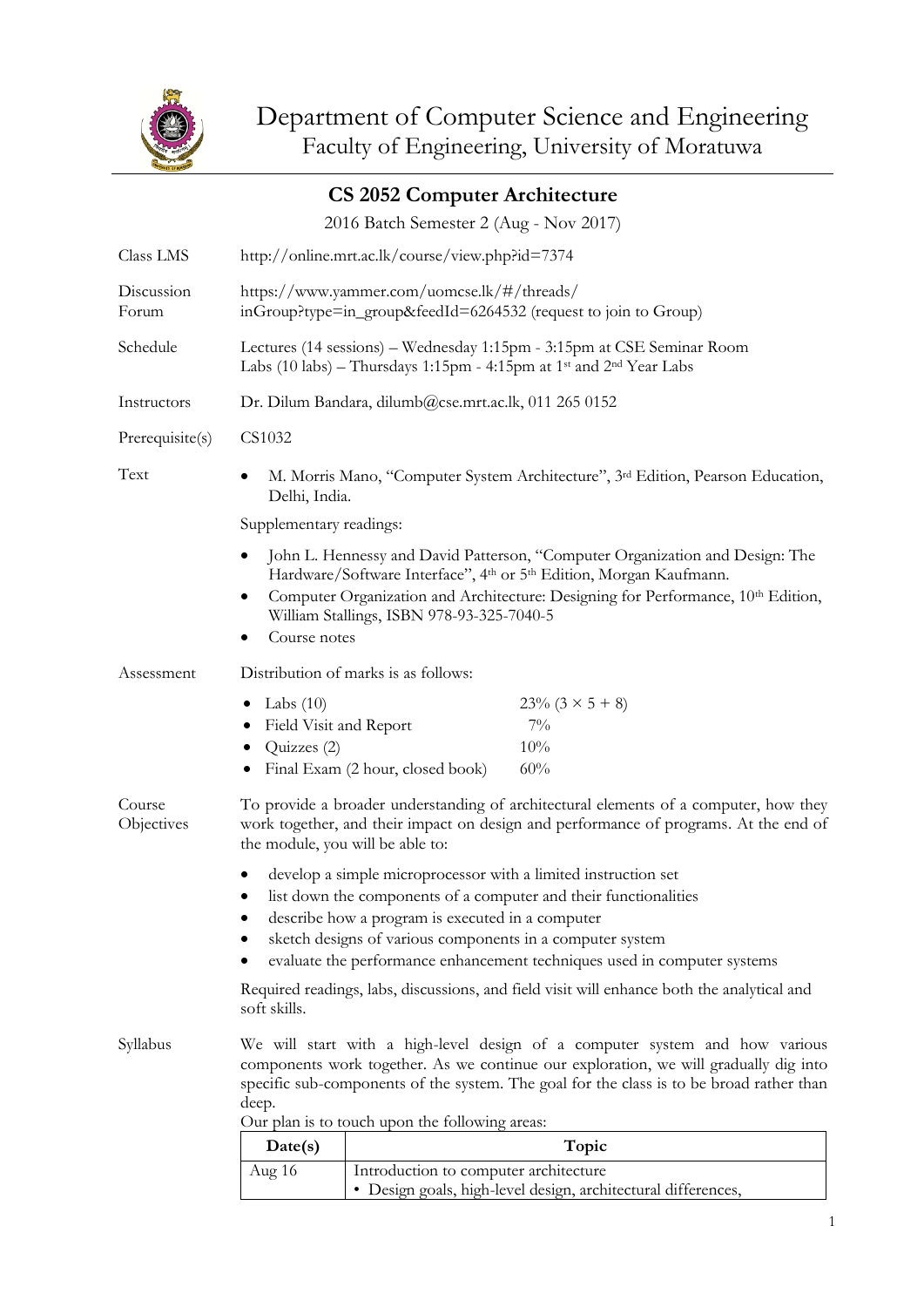|                  | programming levels                                                |
|------------------|-------------------------------------------------------------------|
| Aug 23 & 30      | ALU design                                                        |
|                  | • Logic gates, Boolean algebra, k-maps, half and full adders,     |
|                  | encoders, multiplexers                                            |
| Sep 6 & 13       | Registers                                                         |
|                  | • Flip-flops, registers, counters, state diagrams, clocks         |
| Sep 20 & 27      | Instruction Set Architecture (ISA)                                |
|                  | • Micro operations, Assembly instructions, Harvard vs. Von        |
|                  | Neumann architecture, RISC/CISC, addressing modes                 |
| Oct 11           | Data Representation                                               |
|                  | • Number systems, character representations                       |
| Oct 18           | Busses                                                            |
| Oct $25 \&$      | Memory                                                            |
| Nov <sub>1</sub> | • Memory hierarchy, types of memory, addressing modes, stack      |
| Nov 8            | Input/Output                                                      |
|                  | • Devices, text representation, pooling vs. interrupts, DMA       |
| Nov 15 & 22      | Performance enhancements in modern computing systems              |
|                  | • Caching, pipelining, Amdahl's law, hyper threading, multi-core, |
|                  | many-core                                                         |

| Labs | Lab 1      | Introduction to Development Environment                  |
|------|------------|----------------------------------------------------------|
|      | Lab 2      | Behavioral Simulation                                    |
|      | Lab 3      | Ripple Carry Adder                                       |
|      | Lab 4      | Combinational Circuits                                   |
|      | Lab 5      | 7-Segment Display                                        |
|      | Lab 6      | Arithmetic Unit                                          |
|      | Lab 7      | Counter With External Input                              |
|      | Lab 8      | Assembly Programming                                     |
|      | Lab $9-10$ | Microprocessor Design Competition (3 students per group) |
|      |            |                                                          |

Workload Expectations

There is a normative workload expected of you while following this module. This is a 3 credit module. For the average student, this means 135 study hours over the semester. The following table provides a rough breakdown of how these hours might be spent over the whole semester – but this is only for guidance:

| <b>Classes</b>                                                                                                                           |          |  |  |  |
|------------------------------------------------------------------------------------------------------------------------------------------|----------|--|--|--|
| 14 weeks $\times$ 2-hour lectures                                                                                                        | 28       |  |  |  |
| Independent work                                                                                                                         |          |  |  |  |
| Labs 1 - 8 (8 Labs $\times$ 3-hour lab session)                                                                                          | 24       |  |  |  |
| Preparatory work - e.g., set reading, contributing to LMS discussions, and<br>preparation for lectures. 15 weeks $\times$ 4 hours a week | 60       |  |  |  |
| Group work                                                                                                                               |          |  |  |  |
| Lab 9-10 (3 labs $\times$ 3-hour lab session)                                                                                            | $\Omega$ |  |  |  |
| Field visit                                                                                                                              | 12       |  |  |  |
| Assessment                                                                                                                               |          |  |  |  |
| Exams                                                                                                                                    | っ        |  |  |  |
| <b>TOTAL</b>                                                                                                                             | 135      |  |  |  |

- Class policies Topics to be discussed in each class will be posted on Moodle, along with relevant readings for each topic. You are expected to keep up with the readings as we go, as they will help provide the foundation for the homework, quizzes, and exam. Impromptu quizzes will be based on these assigned readings.
	- All students are expected to actively participate in class, Moodle, and Yammer activities. Poor participation and/or poor performance in assigned course work can be grounds for failure in the course.
	- Discussing and exchanging ideas through study groups are encouraged, as this